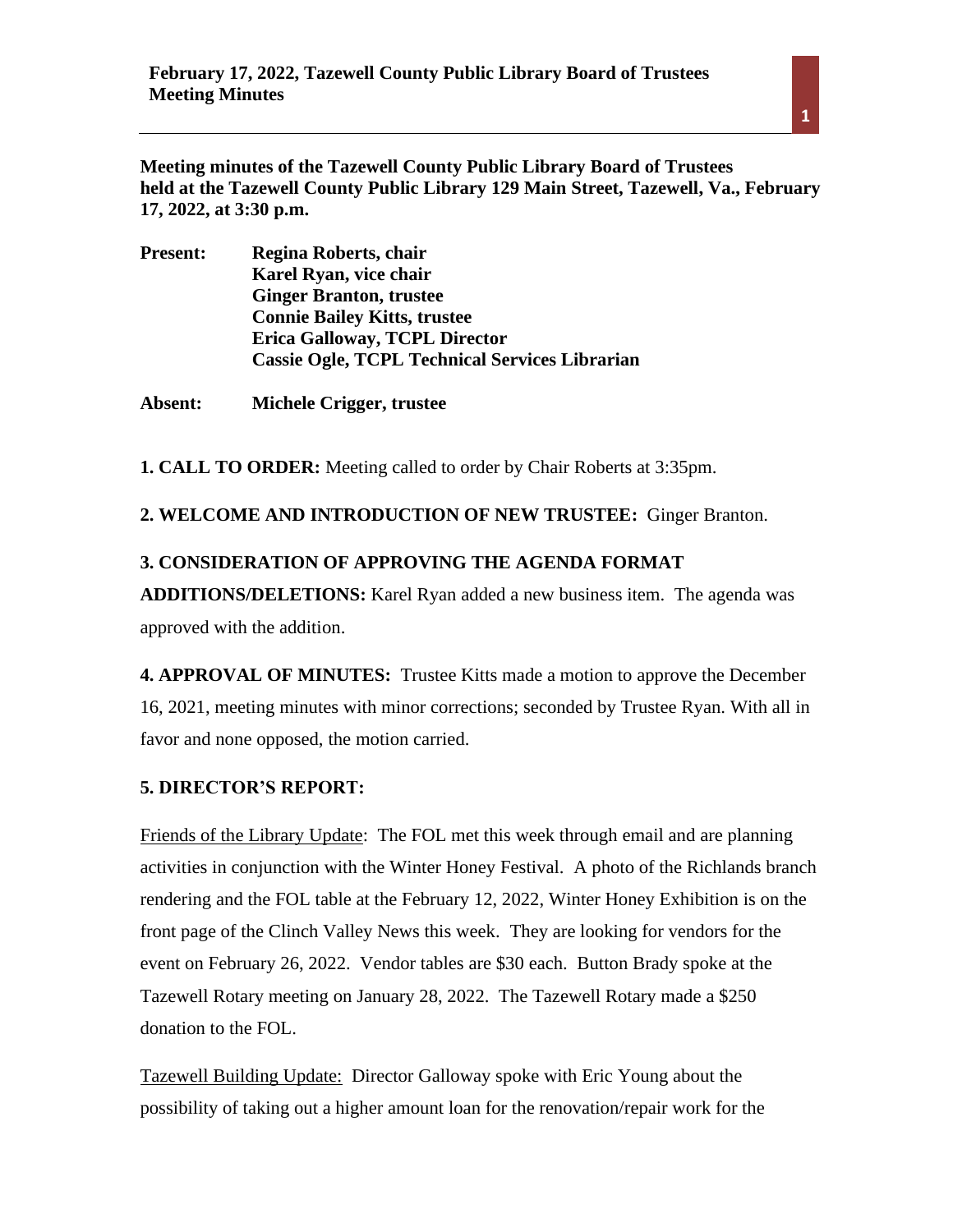Tazewell Building. Trustee Ryan suggested using extra funds to create a space for a law library. Trustee Kitts requested that the Board of Trustees receive a copy of the report that was provided to the Tazewell County Engineering department. Chair Roberts suggested having Ken Dunford and Eric Young present the report to the Board of Trustees at a future meeting. The reports from Robin Lee, the structural engineer, and Eric Hess, the geological engineer, were submitted to the Tazewell County Board of Supervisors in December but they delayed the vote on how to proceed while they wait for estimates. The estimates were presented to the Board of Supervisors at the February meeting and were around the \$400,000 range. The next step is for the Board of Supervisors to request for bids. There was a consensus among the board members that should another location be suggested for the library, that they do not want the library moved from Main Street. Chair Roberts expressed wanting to establish timelines for the repair work to reduce stress on library staff.

General Update: COVID-19 tests were distributed by TCPL through a partnership with Virginia Department of Health. All 72 tests were distributed within three hours. Staff is now following the new quarantine and isolation time recommendations through the CDC which started in early January.

Director Galloway presented at the Bluefield Rotary on January 20, 2022.

All HAL libraries are upgrading the online catalog to Vega later this year. There is a discussion happening with the Smyth County Public Library system to potentially join the HAL consortia. If they join, it will not happen until 2023. Joining would reduce the yearly cost for all the HAL libraries and increase the access to materials for patrons.

The quality of materials we are receiving from our current vendor, Baker  $\&$  Taylor, has declined along with their customer service. We are changing to Ingram starting in July of the next fiscal year.

**6. FOUNDATION REPORT:** Chair Roberts gave the foundation report. At the previous meeting on January 25, 2022, they discussed the plans for the Winter Honey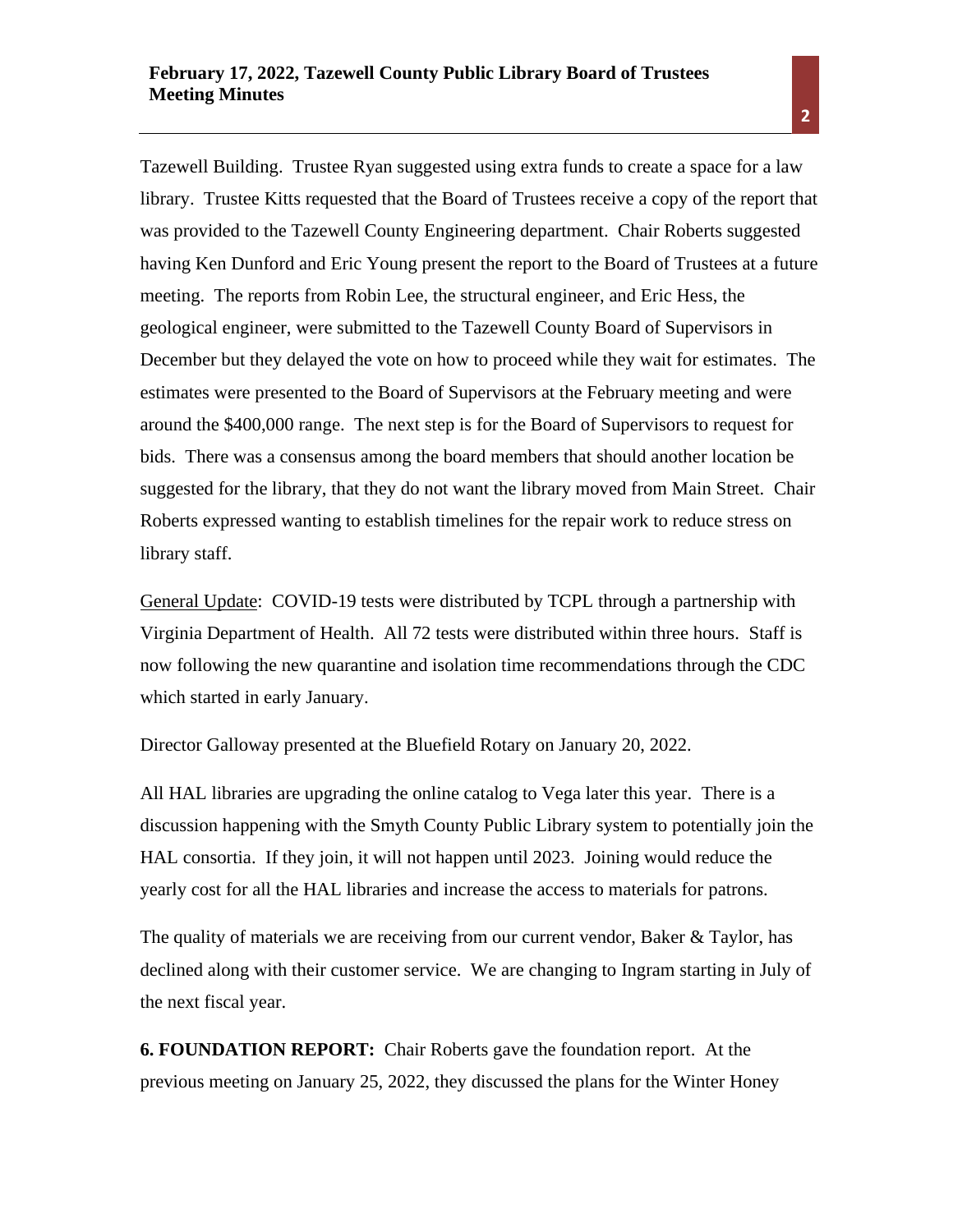Festival. Zach Hash has resigned as a director and the Foundation board is actively seeking a replacement. Chair Roberts requested that names be submitted for recommendations for new a new Foundation board director.

# **7. FINANCIAL REPORT:**

a. As of January 31, 2022, the library had spent \$603,239.84, 56% of the annual budget.

Director Galloway has a meeting schedule with Cassie Ogle to discuss the current state of the budget and to develop an end of year spending plan to avoid a lastminute scramble to spend funds before the end of the fiscal year. Trustee Ryan asked how the addition of the Pocahontas branch has affected the budget. Chair Roberts requested to see the expenses at each branch for comparison. Trustee Ryan suggested a survey to see how the Pocahontas community views the library.

b. As of January 31, 2022, the library had received \$6,872.13 in fines and fees.

#### **8. UNFINISHED BUSINESS:**

a. Sick-Leave Bank Draft Policy: Motion made by Trustee Ryan with a second by Trustee Kitts to table item until next meeting. With all in favor and none opposed, the motion carried.

#### **9. NEW BUSINESS:**

- a. Reading Immersion Program: Trustee Ryan suggested implementing a reading immersion program. Director Galloway said that this suggestion fits perfectly with what Lisa Tyson is developing through the Berea College fellowship. Some suggestions by Trustees for program ideas included:
	- Read-a-thon
	- Inviting a Board of Supervisors member to read aloud to children
	- Book clubs for younger age groups
		- o School collaboration for the book clubs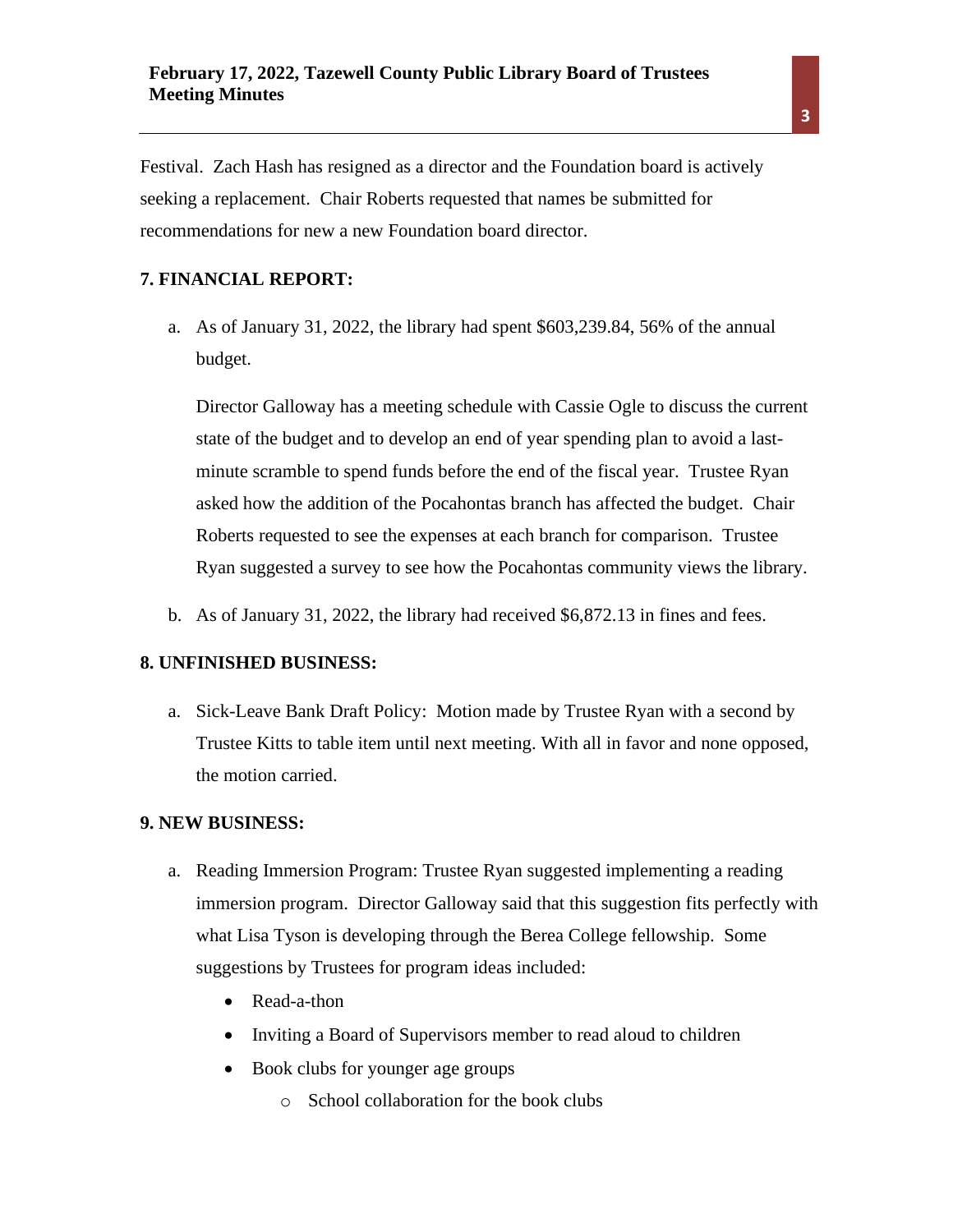- o Book club event to watch a movie that a book is based on
- Reading day at local parks
- Parade with kids dressed as book characters
	- o Collaborate with another organization, such as Colors for Cancer, to be included in a 5k color run.

Chair Roberts requested an in-service for the Board of Trustees with a Lisa Tyson for early literacy, promoting reading, and reducing screen time. Trustee Branton suggested having the programs promoted on the WVVA In Focus program.

Trustee Ryan made a motion, with a second by Trustee Branton, to have the director research, design, and recommend a program for reading immersion in addition to the other programs that bring children and adults into the library. With all in favor and none opposed, the motion carried.

**10. PUBLIC COMMENT:** No members of the public were present.

**11. ADJOURNMENT:** Motion to adjourn the meeting by Trustee Kitts with a second by Trustee Branton. There being no further business, the meeting was adjourned at 5:12 pm.

The next regular meeting is scheduled for Thursday, March 17, 2022, at 3:30 pm at the Tazewell Library.

**Respectfully submitted,** 

**Cassie Ogle, Technical Services Librarian**

**\_\_\_\_\_\_\_\_\_\_\_\_\_\_\_\_\_\_\_\_\_\_\_\_\_\_\_\_\_\_\_\_\_**